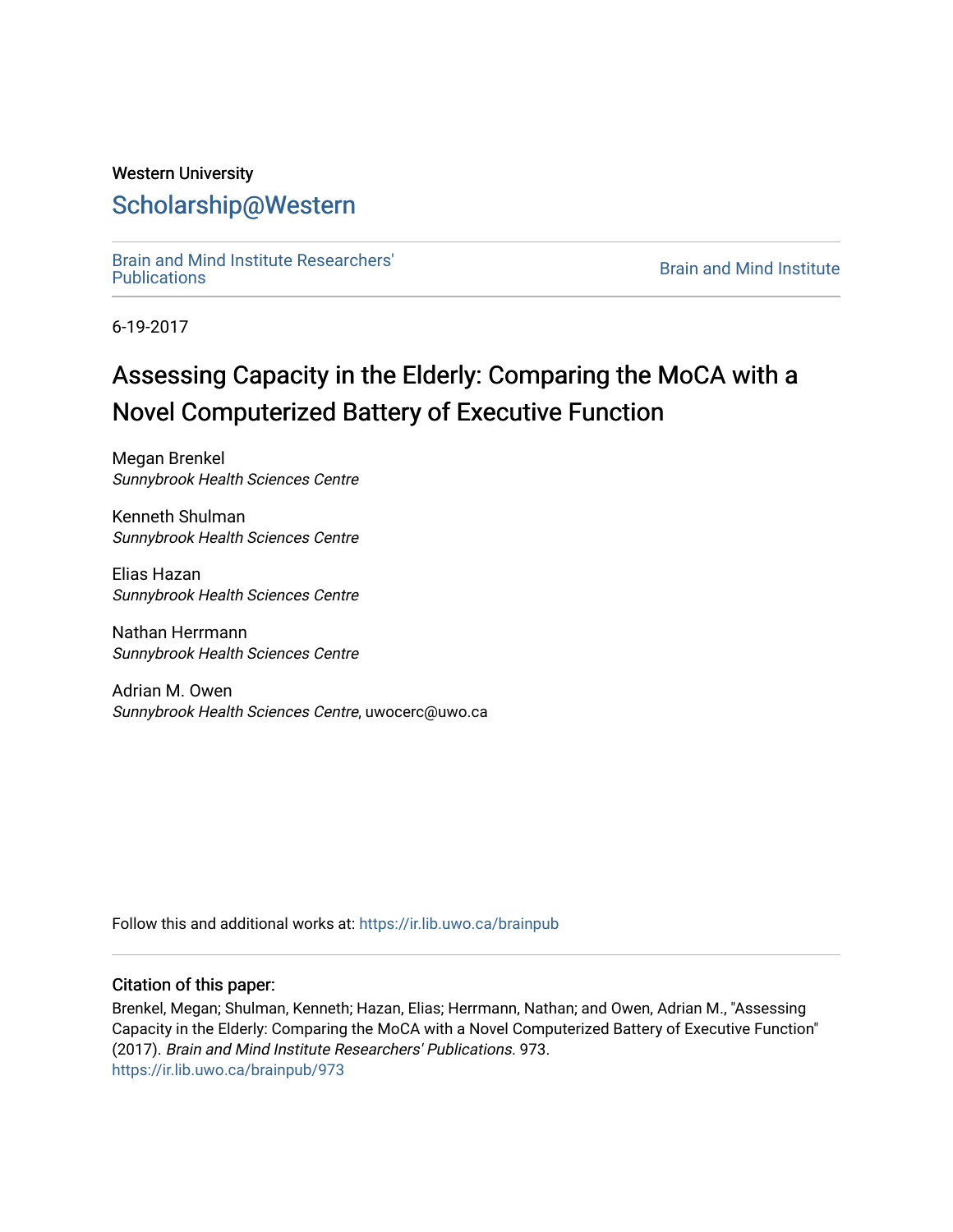

#### Dement Geriatr Cogn Disord Extra 2017;7:249–256

Received: February 27, 2017 Accepted: May 29, 2017 Published online: July 18, 2017 DOI: 10.1159/000478008

© 2017 The Author(s) Published by S. Karger AG, Basel www.karger.com/dee



This article is licensed under the Creative Commons Attribution-NonCommercial-NoDerivatives 4.0 International License (CC BY-NC-ND) (http://www.karger.com/Services/OpenAccessLicense). Usage and distribution for commercial purposes as well as any distribution of modified material requires written permission.

**Original Research Article**

## **Assessing Capacity in the Elderly: Comparing the MoCA with a Novel Computerized Battery of Executive Function**

Megan Brenkel<sup>a</sup> Kenneth Shulman<sup>a</sup> Elias Hazan<sup>a</sup> Nathan Herrmann<sup>a</sup> Adrian M. Owen<sup>a, b</sup>

aDepartment of Psychiatry, Sunnybrook Research Institute, Toronto, ON, Canada; <sup>b</sup>The Brain and Mind Institute, Department of Psychology, Faculty of Social Sciences, The University of Western Ontario, London, ON, Canada

#### **Keywords**

Cambridge Brain Sciences Battery · Montreal Cognitive Assessment · Executive function · Capacity assessment

#### **Abstract**

**Background/Aims:** Clinicians are increasingly being asked to provide their opinion on the decision-making capacity of older adults, while validated and widely available tools are lacking. We sought to identify an online cognitive screening tool for assessing mental capacity through the measurement of executive function. *Methods:* A mixed elderly sample of 45 individuals, aged 65 years and older, were screened with the Montreal Cognitive Assessment (MoCA) and the modified Cambridge Brain Sciences Battery. *Results:* Two computerized tests from the Cambridge Brain Sciences Battery were shown to provide information over and above that obtained with a standard cognitive screening tool, correctly sorting the majority of individuals with borderline MoCA scores. *Conclusions:* The brief computerized battery should be used in conjunction with standard tests such as the MoCA in order to differentiate cognitively intact from cognitively impaired older adults. © 2017 The Author(s)

Published by S. Karger AG, Basel

## **Introduction**

As our society ages, it has become increasingly important to assess complex mental capacities. In capacity assessment, there is a strong interest in discriminating cognitively intact from cognitively impaired functioning [1]. The Mini-Mental State Examination (MMSE)

> Adrian M. Owen The Brain and Mind Institute (Room 224) Natural Sciences Building, The University of Western Ontario London, ON N6A 5B7 (Canada) E-Mail uwocerc@uwo.ca

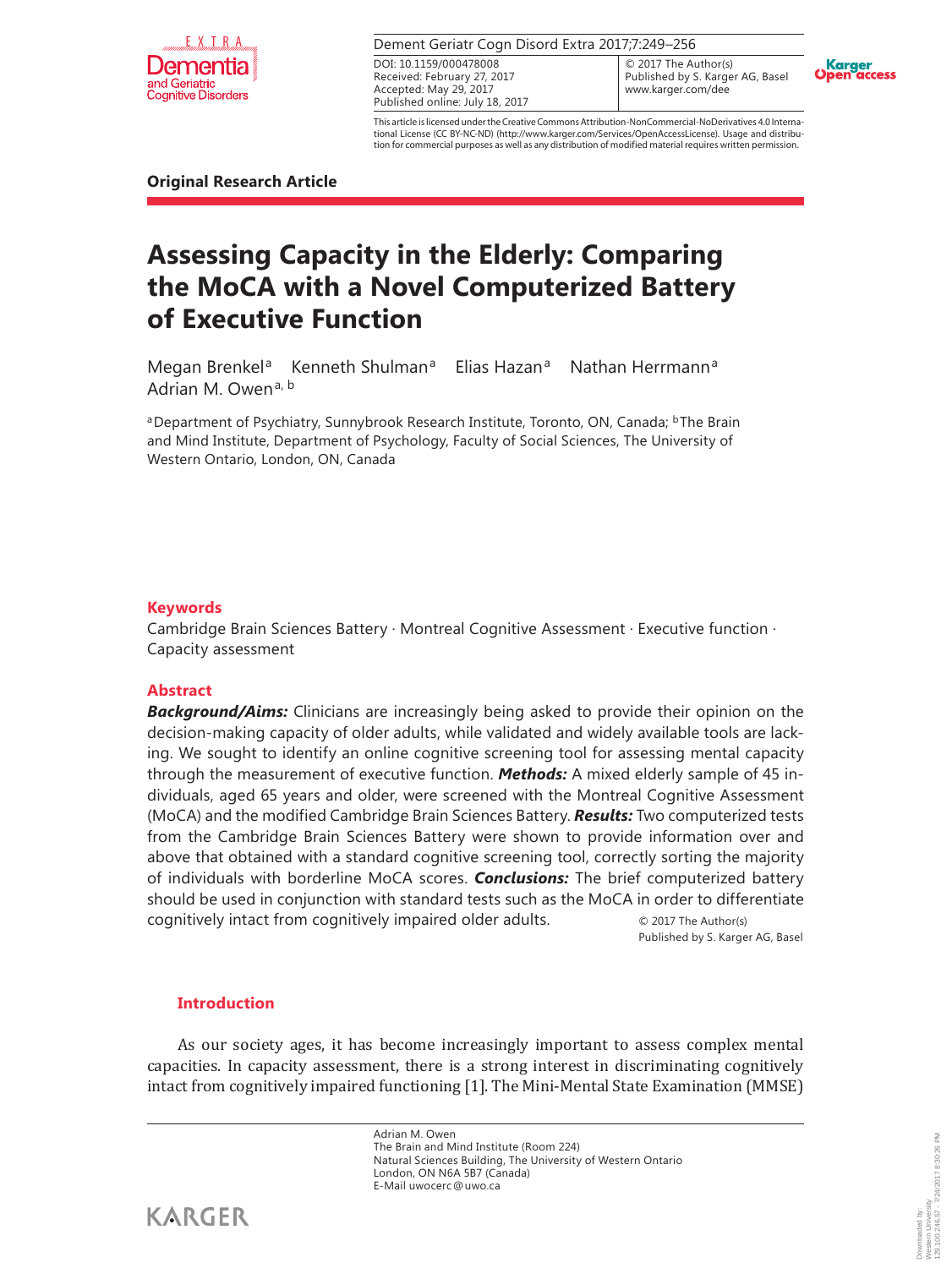



Brenkel et al.: Assessing Capacity in the Elderly: Comparing the MoCA with a Novel www.karger.com/dee DOI: 10.1159/000478008 © 2017 The Author(s). Published by S. Karger AG, Basel

Computerized Battery of Executive Function

[2] and the Montreal Cognitive Assessment (MoCA) [3] represent the two cognitive screening tests encountered most often in probate cases [4]. While the MMSE currently represents the test most commonly used in clinical practice and contentious probate, the MoCA is on its way to replacing the MMSE. One reason for this is that the MoCA is freely available for noncommercial, clinical, and academic purposes. Furthermore, studies comparing the MMSE and the MoCA favor the latter due to its increased sensitivity for detecting patients with cognitive impairment [5, 6]. The MoCA also measures a wider range of abilities including executive functions [4]. Executive functions, which depend largely on the integrity of the frontal lobe and associated structures, are high-level cognitive abilities required for the implementation of goal-directed behavior, and for determining and executing a plan for the future [7]. It is generally agreed that intact executive functioning is important for effective decision-making [8, 9]. For these reasons, the MoCA was chosen as the comparator assessment of cognition in this study.

When dealing with the MoCA, the original cutoff score of 26/30 for normal cognition has been contested. This score may be too high, creating false positives, i.e., it may misclassify cognitively intact individuals as being cognitively impaired [10–13]. Furthermore, existing research is inconsistent in providing an optimal cutoff score for elderly populations, which have a high incidence of cognitive impairment [11, 12]. Therefore, a primary aim of this study was to determine the feasibility of using a brief computerized battery to accompany the MoCA, to more accurately assign borderline individuals. In this study, we refer to individuals who have a MoCA score between 23 and 26 as having borderline cognitive impairment, i.e., we are unable to classify them definitively as impaired or unimpaired.

Although paper-and-pencil-based assessment has been the standard for decades, computerized cognitive testing has many advantages. There are reduced costs and scheduling flexibility offered by the reduced need for trained administration. Moreover, computerized tests also address critical issues relevant to the cognitive strengths and weaknesses of the participant. For example, many computerized tests, such as those that compose the Cambridge Brain Sciences (CBS) Battery [14], adjust to the performance levels of the participant, i.e., the next level increases or decreases in complexity. This means that computerized tests minimize floor and ceiling effects by properly adjusting the level of difficulty to the cognitive abilities of the participant. These tests can also record accuracy and speed of response with a level of precision not possible in paper-and-pencil assessments. Therefore, computerized testing is emerging as an attractive option compared to traditional instruments [15].

In this study, the MoCA and a modified CBS (mCBS) Battery were used for testing. The full CBS Battery consists of twelve tasks [14]. Five tests from the CBS Battery were chosen based on five aspects of cognition considered most relevant to the assessment of complex mental capacities. The five tests chosen were Paired Associates, Feature Match, Odd One Out, Double Trouble, and the Hampshire Tree Task. Between them, these tests assess aspects of shortterm memory, attention, reasoning, and planning. The objective of this study was to identify a short screening tool from the mCBS Battery to accompany the MoCA in a capacity assessment. The acceptability of computerized testing among the elderly was also recorded.

#### **Subjects and Methods**

## *Study Design*

This prospective study was conducted at Sunnybrook Health Sciences Centre in Toronto, ON, Canada, where each elderly individual underwent approximately 30 min of cognitive screening. At the single study session, informed consent was obtained by one of the assessors. The participants provided information about their age, gender, and highest level of education.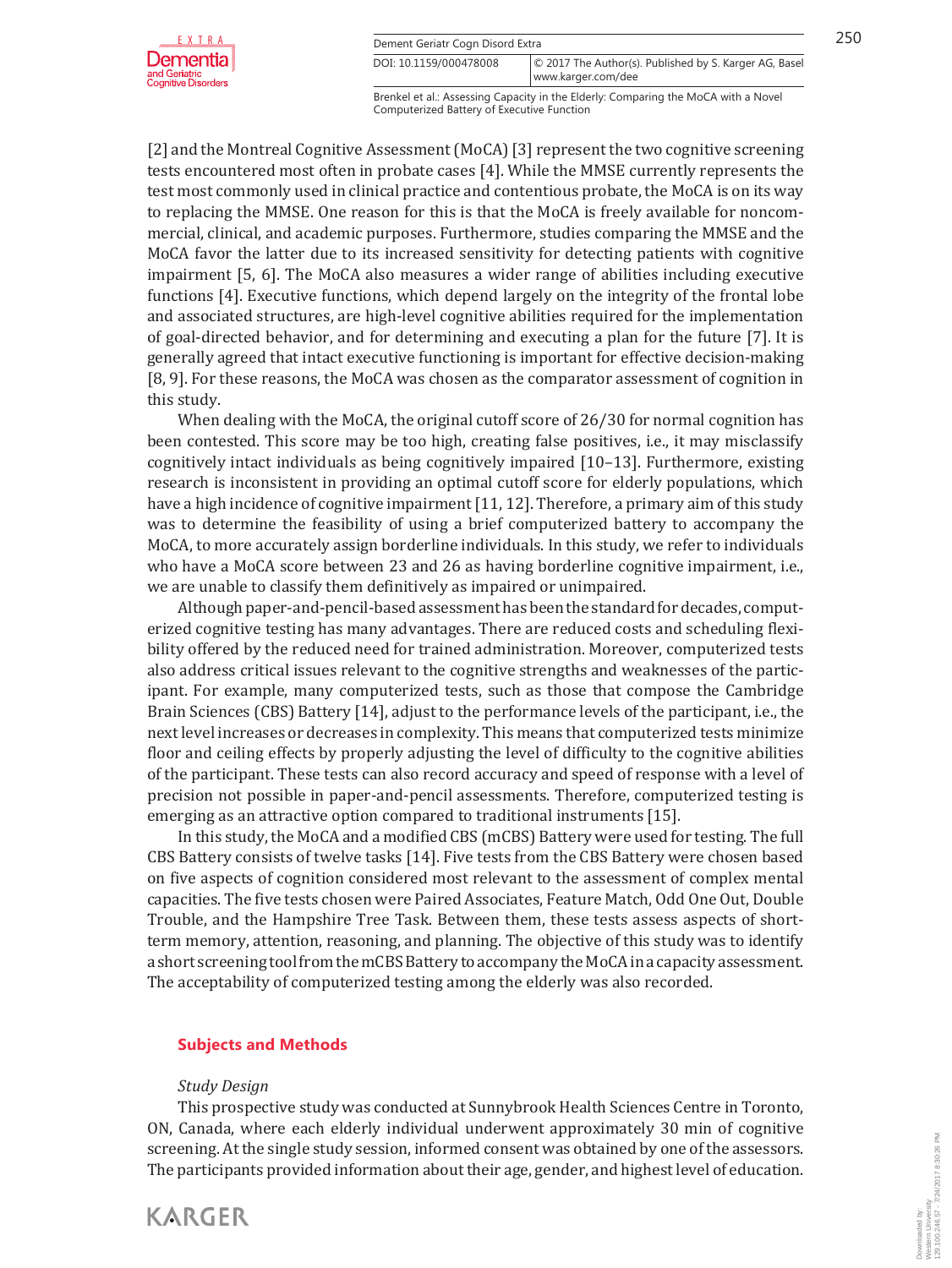

Brenkel et al.: Assessing Capacity in the Elderly: Comparing the MoCA with a Novel Computerized Battery of Executive Function

A geriatric psychiatrist determined the diagnosis of a mood or neurocognitive disorder if applicable based on DSM-5 criteria. For approximately half of the study participants, computerized testing was presented before the MoCA, and for remaining participants, the MoCA was administered first.

## *Subjects and Recruitment*

Participants were recruited from a geriatric psychiatry outpatient clinic and the general community. The general inclusion criteria were an age greater than 65 years and the ability and willingness to provide informed consent. Three groups of subjects were recruited: (1) a community sample of older adults without any psychiatric history or cognitive impairment; (2) a group with a diagnosis of a mood disorder, with or without mild neurocognitive disorder; and (3) a group with a major neurocognitive disorder and an MMSE score of 20 or greater. The exclusion criteria were: (1) a physical handicap or condition preventing effective use of a computer mouse with buttons; (2) an unwillingness to undergo computerized testing; and (3) sufficient English language skills to complete the tests. The study design was approved by the Research Ethics Board at Sunnybrook Health Sciences Centre, and all subjects gave their written informed consent to participate.

## *Apparatus*

The computerized cognitive battery (mCBS Battery) was presented on a laptop and the MoCA was presented on paper. Each computerized task from the mCBS Battery began with text and video instructions. The assessors were on hand to answer any additional questions during testing. The five tests that compose the mCBS Battery include (in the order that they appear in the battery): (1) Paired Associates; (2) Feature Match; (3) Odd One Out; (4) Double Trouble; and (5) Hampshire Tree Task.

## mCBS Battery

**KARGER** 

*Paired Associates.* Paired Associates is based on a paradigm that is commonly used to assess memory impairments in aging clinical populations [16]. Boxes are displayed at random locations on an invisible  $5 \times 5$  grid. The boxes open one after another to reveal an enclosed object. Subsequently, the objects are displayed in random order in the center of the grid and the participant must click on the boxes that contained them. If the participant remembers all of the object-location paired associates correctly, then the difficulty level on the subsequent trial increases by 1 object-box pair, otherwise it decreases by 1. After 3 errors, the test ends. The test starts with just 2 boxes (max. level  $= 24$ ; min. level  $= 2$ ). There are two outcome measures: maximum level achieved and mean level achieved.

*Feature Match.* Feature Match is based on the classic feature search tasks that have historically been used to measure attentional processing [17]. Two grids are displayed on the screen, each containing a set of abstract shapes. In half of the trials, the grids differ by just one shape. In order to gain the maximum number of points, the participant must indicate whether or not the grid's contents are identical, solving as many problems as possible within 90 s. If the response is correct, the total score increases by the number of shapes in the grid and the number of shapes in the subsequent trials increases. If the response is incorrect, the total score decreases by the number of shapes in the grid and the subsequent trials have fewer shapes. The first grids contain 2 abstract shapes each. The outcome measure is the total score.

*Odd One Out.* Odd One Out (also called Deductive Reasoning) is based on a subset of problems from the Cattell Culture Fair Intelligence Test [18]. A 3 × 3 grid of cells is displayed on the screen. Each cell contains a variable number of copies of a colored shape. The features that make up the objects in each cell (color, shape, and number of copies) are related to each other according to a set of rules. The participant must deduce the rules that relate the object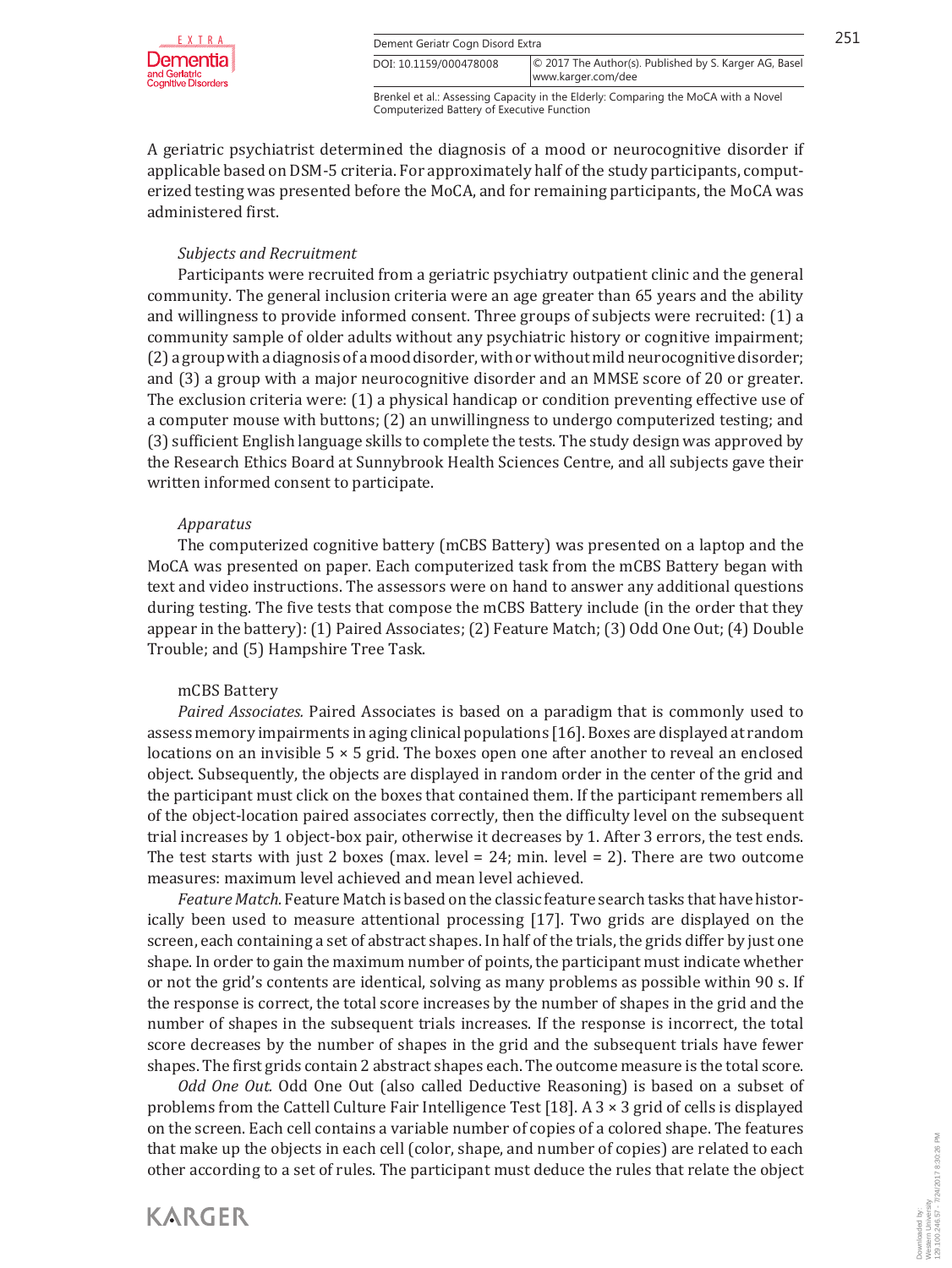

**Dement Geriatr Cogn Disord Extra** 252 www.karger.com/dee DOI: 10.1159/000478008 © 2017 The Author(s). Published by S. Karger AG, Basel

Brenkel et al.: Assessing Capacity in the Elderly: Comparing the MoCA with a Novel Computerized Battery of Executive Function

features and select the one cell whose contents do not correspond to those rules. To gain the maximum number of points, the participant must solve as many problems as possible within 90 s. If the response is correct, the total score increases by 1 point and the next problem is more complex. If the response is incorrect, the total score decreases by 1 point. The outcome measure is the total number of correct responses.

*Double Trouble.* Double Trouble (also called Color-Word Remapping) is a more challenging variant on the Stroop test [19]. A colored word is displayed at the top of the screen, e.g., the word RED drawn in blue ink. The participants must indicate which of 2 colored words at the bottom of the screen describes the color that the word at the top of the screen is drawn in. The color word mappings may be congruent, incongruent, or doubly incongruent, depending on whether or not the color that a given word describes matches the color that it is drawn in. To gain the maximum number of points, the participant must solve as many problems as possible within 90 s. The total score increases or decreases by 1 after each trial depending on whether the participant responded correctly. The outcome measure is the total score.

*Hampshire Tree Task.* The Hampshire Tree Task (also called Spatial Planning) is based on the Tower of London Task [20], which is widely used to measure executive function. Numbered beads are positioned on a tree-shaped frame. The participant repositions the beads so that they are configured in ascending numerical order running from left to right and top to bottom on the tree. To gain the maximum number of points, the participant must solve as many problems as possible in as few moves as possible within 3 min. The problems become progressively harder, with the total number of moves required and the planning complexity increasing in steps. Trials are aborted if the participant makes more than twice the number of moves required to solve the problem. After each trial, the total score is incremented by adding the minimum number of moves required  $\times$  2 – the number of moves actually made, thereby rewarding efficient planning. The first problem can be solved in just 3 moves. The outcome measure is the total score [14].

## Montreal Cognitive Assessment

The MoCA was developed as a brief cognitive screening instrument used to detect mild cognitive impairment [3]. This paper-and-pencil assessment requires approximately 10 min to administer, and is scored out of 30 points. The cognitive domains assessed include: visuospatial skills, executive functions, memory, attention, concentration, calculation, language, abstraction, memory, and orientation. The three versions of the MoCA and their instructions are available on the official MoCA website (http://www.mocatest.org/). For this study, both assessors used the standard English version 1 (original) MoCA test with its associated instructions, to ensure accurate administration.

## *Data Analysis*

Raw scores for each participant were recorded for both the mCBS Battery and the MoCA. No additional point was given on the MoCA for participants with 12 years of education. Since the mCBS Battery score is not adjusted for educational level, the raw MoCA score was used to ensure accurate comparisons between the two tests. Significant outliers were winsorized [21]. High outliers were reduced to the maximum value that was not a statistical outlier (i.e., quartile 3 + 1.5 × the interquartile range [IQR]) and low outliers were increased to the lowest value acceptable by quartile 1 – 1.5 × IQR. Only 4 of the 269 total scores were treated this way. Each individual's set of scores was sorted into one of three groups. The population was then divided into three test groups. Group 1 comprised all of those individuals with a MoCA score of less than 23. The middle two quartiles, where all individuals fell into the borderline cognitive impairment range (MoCA scores 23–26), formed group 2. Group 3 comprised all of those individuals with a MoCA score of more than 26. See Table 1 for the descriptions of the three groups.



Downloaded by: Western University

129.100.246.57 - 7/24/2017 8:30:26 PM

Downloaded by:<br>Western University<br>129.100.246.57 - 7/24/2017 8:30:26 PM

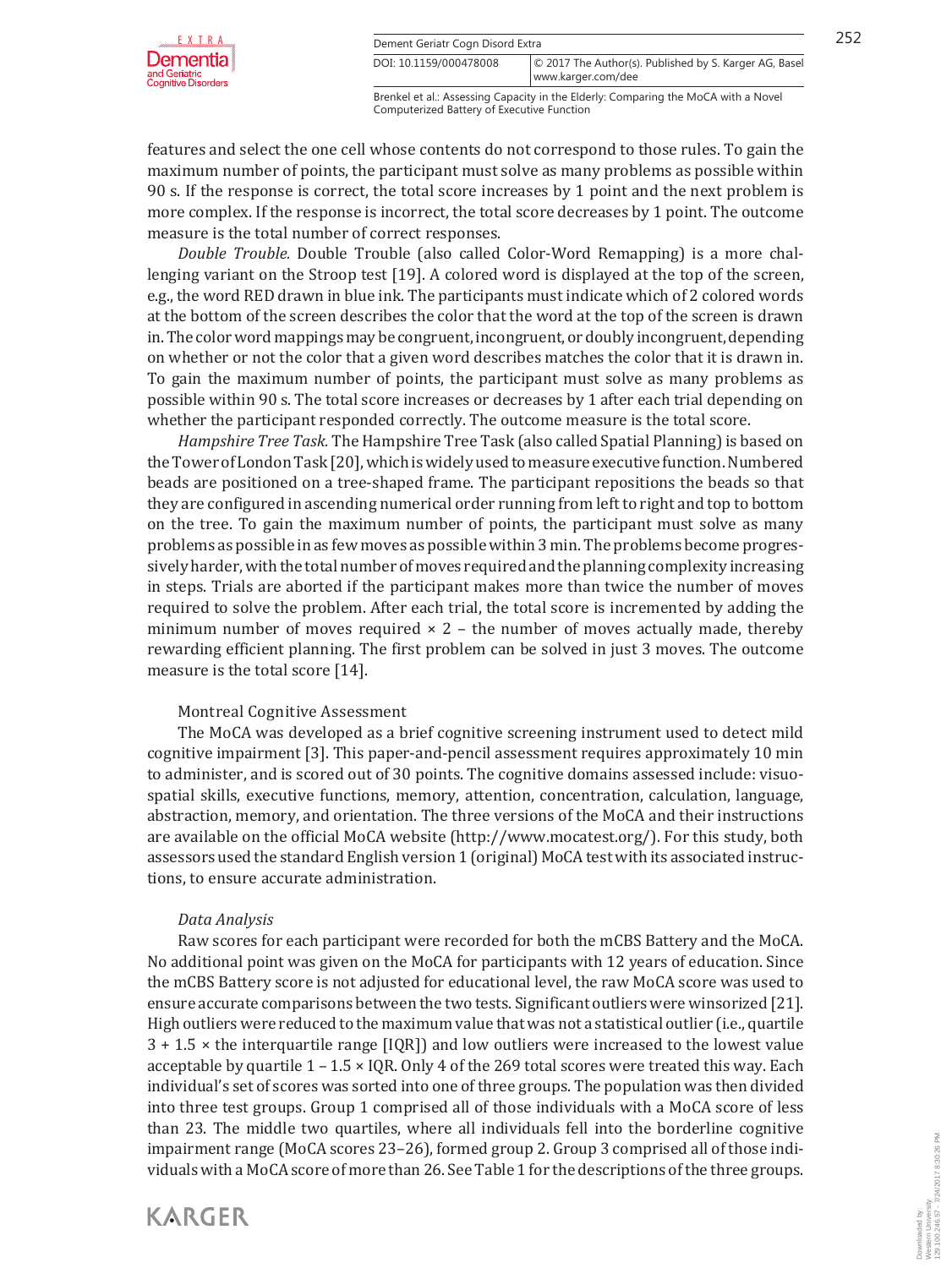| Dement Geriatr Cogn Disord Extra |  |  |  |
|----------------------------------|--|--|--|
|                                  |  |  |  |

| E. X. T. R. A.           | Dement Geriatr Cogn Disord Extra |                                                        |  |
|--------------------------|----------------------------------|--------------------------------------------------------|--|
| nentia‡                  | DOI: 10.1159/000478008           | © 2017 The Author(s). Published by S. Karger AG, Basel |  |
| riatric<br>in Dinneylorn |                                  | www.karger.com/dee                                     |  |

Brenkel et al.: Assessing Capacity in the Elderly: Comparing the MoCA with a Novel Computerized Battery of Executive Function

| Group  | Cognitive<br>classification          | MoCA score<br>range                    | $\boldsymbol{n}$ | Mean                        | <b>SD</b>            |
|--------|--------------------------------------|----------------------------------------|------------------|-----------------------------|----------------------|
| 2<br>3 | Impaired<br>Borderline<br>Unimpaired | 22 and below<br>$23 - 26$<br>$27 - 30$ | 11<br>22<br>12   | $-1.13$<br>$-0.011$<br>1.23 | 0.49<br>0.38<br>0.37 |

#### **Table 1.** Description of the three participant groups

After sorting the data into three groups, the mean scores of the five mCBS battery tests in groups 1 (impaired) and 3 (unimpaired) were calculated. The scores from group 2 (borderline impairment) were sorted into group 1 or 3 based on their individual score per test. The scores were compared with the mean scores of groups 1 and 3 and were sorted in one of three ways:

- 1. If the value was greater than or equal to the group 3 mean, it would be sorted into group 3 (unimpaired)
- 2. If the score fell to below or equal to the group 1 mean, it would be sorted into group 1 (impaired)
- 3. If the score fell between the group 1 and group 3 means, it was labelled as in the "gray zone"

## **Results**

**KARGER** 

The sample consisted of 45 individuals (20 men and 25 women) aged 65 years and older; the average age was 78 years. The participants had varying levels of education: 33.3% of the individuals had less than or equal to 12 years of education, while 66.7% had more than 12 years of education. Two individuals withdrew from the study, leaving complete data for 45 participants.

When analyzing the sorting of group 2, i.e., borderline (MoCA) individuals, it was clear that certain mCBS Battery tests could not clearly distinguish between impaired and unimpaired individuals. This was evident in Paired Associates maximum level (test 1 max.) and Feature Match (test 2) where too many scores were grouped into the "gray zone." In both test 1 max. and test 2, 50% (11/22) of the scores were sorted into the "gray zone." Paired Associates mean level was also removed, as it contained 4 scores in the "gray zone" and the group 1 and group 3 means were extremely close (group 1 mean: 2.50; group 3 mean: 3.03).

An independent-sample *t* test was conducted in order to compare the group 1 and group 3 mean scores in the remaining tests, i.e., Odd One Out, Double Trouble, and the Hampshire Tree Task (tests 3, 4, and 5, respectively). As each test had a different range of scores – i.e., the Paired Associates maximum was 5, whereas the Feature Match maximum was 125 – the test scores were converted to *Z*-scores in order to allow for comparisons between tests. In this analysis, there was a significant difference in mean scores in group 1 ( $M = -0.12$ , SD = 0.80) and group 3 ( $M = 0.62$ ,  $SD = 0.79$ ) for Odd One Out (t(21) = -2.235,  $p = 0.036$ ). There was also a significant difference in mean scores in group 1 ( $M = -0.040$ , SD = 0.62) and group 3 ( $M = 0.52$ , SD = 1.03) for Double Trouble ( $t(21) = -2.57$ ,  $p = 0.018$ ). However, there was no significant difference in mean scores in group 1 ( $M = -0.37$ ,  $SD = 1.21$ ) and group 3 ( $M = 0.32$ ,  $SD = 0.94$ ) for the Hampshire Tree Task  $(t(21) = -1.54, p = 0.14)$ . Paired Associates (test 5), on the other hand, was deemed too difficult for an elderly population, as any score achieved on the test was equally likely to be from any one of the three groups. This was clear when conducting two additional independent-sample *t* tests for the Hampshire Tree Task between groups 1 and 2 and groups 2

Downloaded by: Western University

129.100.246.57 - 7/24/2017 8:30:26 PM

Downloaded by:<br>Western University<br>129.100.246.57 - 7/24/2017 8:30:26 PM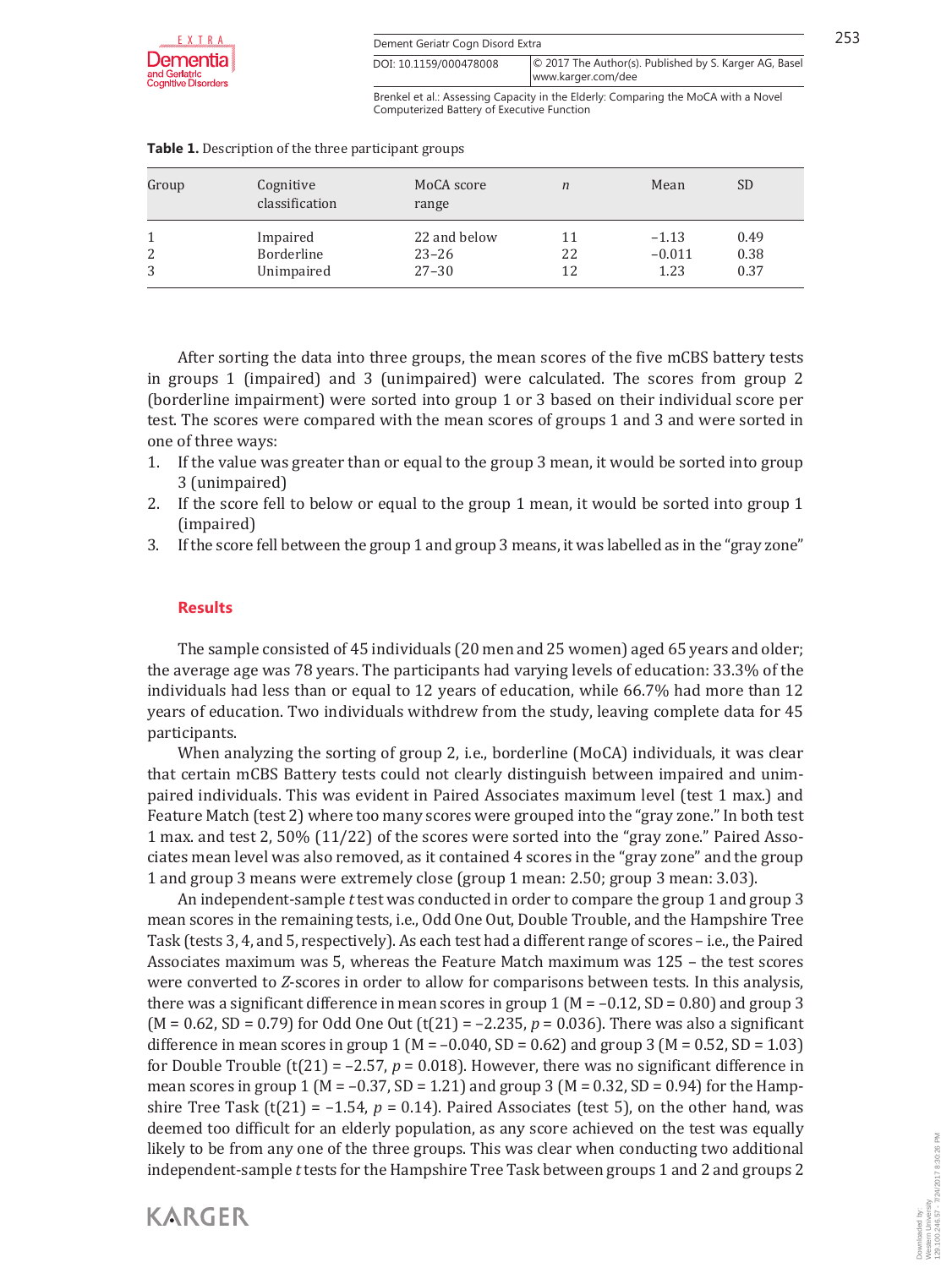

| $E_{\mu\nu}$ $\lambda_{\mu\nu}$ $\bar{\lambda}_{\nu}$ , $\lambda_{\mu\nu}$ | Dement Geriatr Cogn Disord Extra |                                                        |  |
|----------------------------------------------------------------------------|----------------------------------|--------------------------------------------------------|--|
| nentia‡                                                                    | DOI: 10.1159/000478008           | © 2017 The Author(s). Published by S. Karger AG, Basel |  |
| riatric<br>in Dinordoro                                                    |                                  | www.karger.com/dee                                     |  |

Brenkel et al.: Assessing Capacity in the Elderly: Comparing the MoCA with a Novel Computerized Battery of Executive Function



**Fig. 1.** Group\_MoCA versus test 5 (Hampshire Tree Task). Note that the tests had to be converted to *Z*scores in order to compare them on an equivalent scale.

and 3. There was no significant difference in mean scores between group 1 ( $M = -0.37$ , SD = 1.21) and group 2 ( $M = 0.01$ ,  $SD = 0.89$ ) for the Hampshire Tree Task (t(31) = -1.01,  $p = 0.32$ ). There was also no significant difference in mean scores between group 2 ( $M = 0.01$ , SD = 0.89) and group 3 (M = 0.32, SD = 0.95) for the Hampshire Tree Task (t(32) =  $-0.97$ ,  $p = 0.34$ ). This is shown in Figure 1, where a scatterplot demonstrates that the same score could be achieved on the Hampshire Tree Task being in group 1, 2, or 3 (referred to as Group\_MoCA). Therefore, it was clear that the Hampshire Tree Task was not of use in a screening battery, due to its inability to distinguish between those who are impaired, borderline, or unimpaired.

Both of the remaining two tests, Odd One Out and Double Trouble, contained fewer scores in the "gray zone" and could differentiate between group 1 (impaired) and group 3 (unimpaired). It is important to note that while there were 22 individuals in group 2, one set of scores was removed for this analysis, due to a personal issue with color blindness, a factor that impairs one's performance on test 4, Double Trouble. Therefore, this analysis includes 21 comparisons. In the first analysis, 57% of the individuals were clearly sorted into group 1 or 3 according to tests 3 and 4, Odd One Out and Double Trouble. In a supplementary analysis, where one test correctly sorted the individuals into group 1 or 3, 81% of the individuals were clearly sorted; 19% (4/21) of the people could not be clearly sorted, as the results for Odd One Out and Double Trouble were opposite in their conclusions (i.e., one test sorted them into group 1 and the other test sorted them into group 3). Three of these individuals were sorted into the unimpaired group by Odd One Out and the impaired group by Double Trouble. A possible explanation for this result is that the Odd One Out test increases in complexity as one successfully passes each level. However, in Double Trouble, every task is equally difficult.

In this study, 98% of the participants who began computerized testing completed it. Three participants who completed this study stated that they do not use computers on a regular basis or at all, and it was clear that the skill of using a computer mouse with buttons should not be assumed in an elderly sample.

#### **Discussion**

**KARGER** 

We found that the use of two brief computerized tests – Odd One Out and Double Trouble, in addition to the MoCA – was a valid cognitive screening method for complex mental capacity assessment. These cognitive screening tests provide useful additional information about an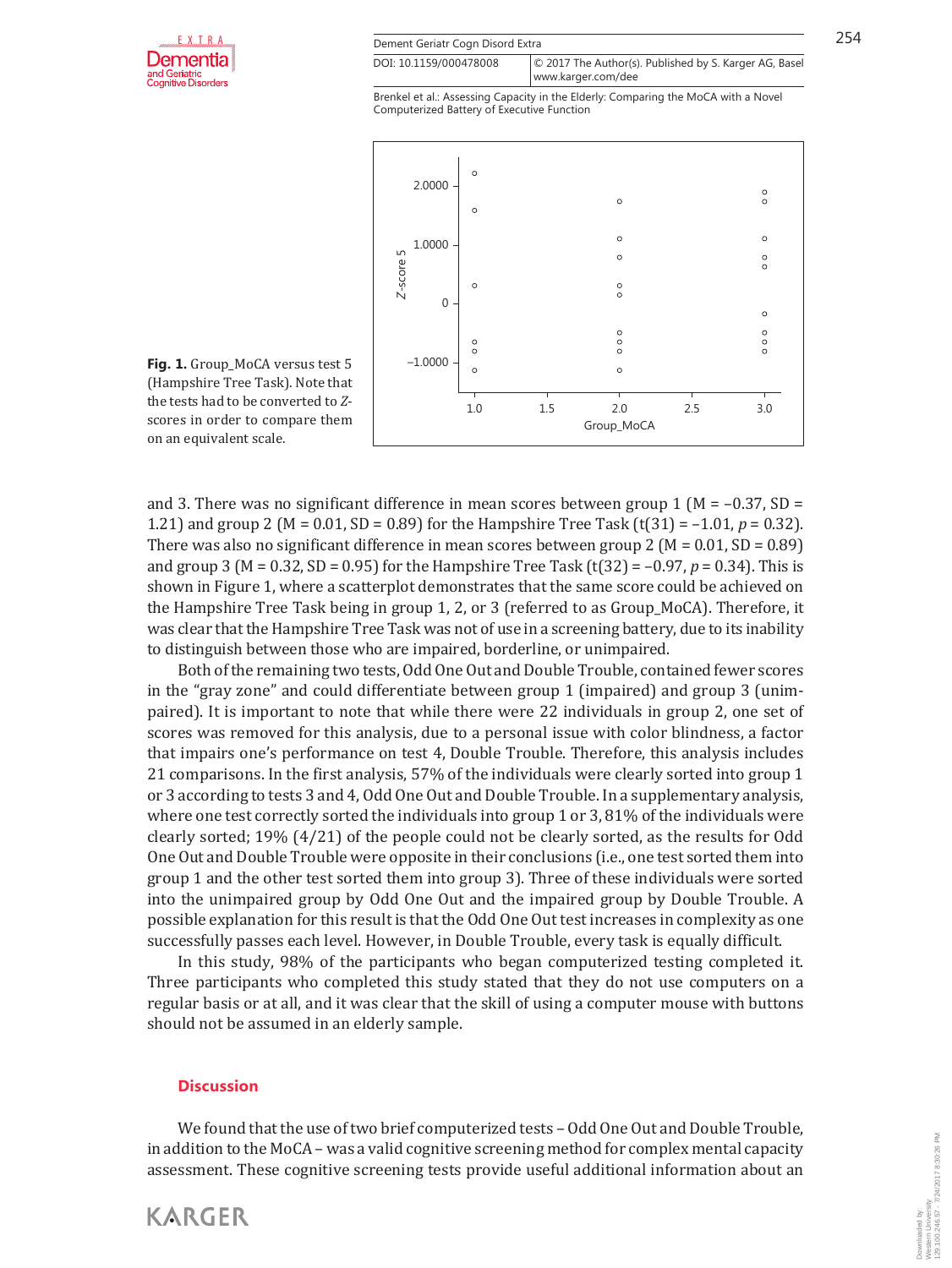

**Example 1255** Dement Geriatr Cogn Disord Extra 255 www.karger.com/dee DOI: 10.1159/000478008 © 2017 The Author(s). Published by S. Karger AG, Basel

Brenkel et al.: Assessing Capacity in the Elderly: Comparing the MoCA with a Novel Computerized Battery of Executive Function

individual's cognitive state due to their ability to discern individuals with borderline cognitive impairment as unimpaired or impaired [22, 23]. These results suggest that tests 3 and 4, Odd One Out and Double Trouble, can effectively distinguish between those in groups 1 and 3, i.e., those classified as unimpaired or impaired by the MoCA. These tests may be used for the assessment of complex capacities such as testamentary capacity, capacity to make a gift, capacity to manage property, and to execute powers of attorney.

It is important to note that these two tests provide different classifications that would not be available if sorting of those with borderline impairment were strictly based on raw MoCA scores. If sorting were completed according to MoCA scores, scores of 23 and 24 would sort individuals into the impaired group, and scores of 25 and 26 would sort individuals into the unimpaired group. The latter would result in distinctly different conclusions. For instance, only 23% of the individuals who scored 25 or 26 on the MoCA would be in agreement in their classification by both of these sorting methods (the MoCA and the two computerized tests), whereas 77% of the individuals would be sorted either in contrast to Odd One Out and Double Trouble or would be sorted as unimpaired by the MoCA when previously it was unclear ("gray zone") according to the two tests. The individuals with scores of 23 and 24 based on the MoCA would more accurately be sorted into group 1 (unimpaired group), with 88% of the classification being the same as with Odd One Out and Double Trouble. These results suggest that our two computerized tests provide additional detail, especially for sorting individuals with MoCA scores of 25 and 26, those individuals with borderline cognitive impairment.

In addition to our aim to supplement the MoCA with a brief battery, we wanted to evaluate the feasibility of using a computerized battery in an elderly population. The CBS Battery has been used effectively in other studies with older adults to measure global or domain-specific cognitive functions [24–26]. In this study, the computerized tests had excellent acceptability, as demonstrated by the very high percentage (98%) of subjects who completed computerized testing. Since not all elderly individuals use a computer and/or mouse on a regular basis, touch screen versions of these tests may be an added benefit for some. This change could increase sample sizes in the future, as the skill of being able to use a computer mouse with buttons would not be a limiting factor.

In this study, Odd One Out and Double Trouble represented the two computerized tests measuring executive functions that were acceptable in an elderly population. Odd One Out is a reasoning task that assesses one's ability to think about ideas, analyze situations, and solve problems. Double Trouble is a measure of sustained attention and assesses one's ability to resist interference from prepotent word processing rules. In this pilot study (*n* = 45), 81% of the borderline individuals could be clearly classified as unimpaired (group 3) or impaired (group 1) based on at least one computerized test, Double Trouble or Odd One Out. The use of these two tests to accompany the MoCA is especially relevant in an elderly population. Since studies suggest that the regular cutoff score for normal cognition on the MoCA is too strict, having another tool to differentiate borderline individuals into unimpaired or impaired is necessary.

#### **Disclosure Statement**

This research did not receive any specific grant from funding agencies in the public, commercial, or not-for-profit sectors. A.M.O. is supported by the Canada Excellence Research Chairs Program (CERC) and the Canada First Research Excellence Fund (CFREF). N.H. has received research support from Lundbeck, Roche, and Axovant Sciences, and consultation fees from Lilly, Merck, and Astellas. A.M.O. holds shares in Cambridge Brain Sciences Inc. and has received consultation fees from Pfizer.